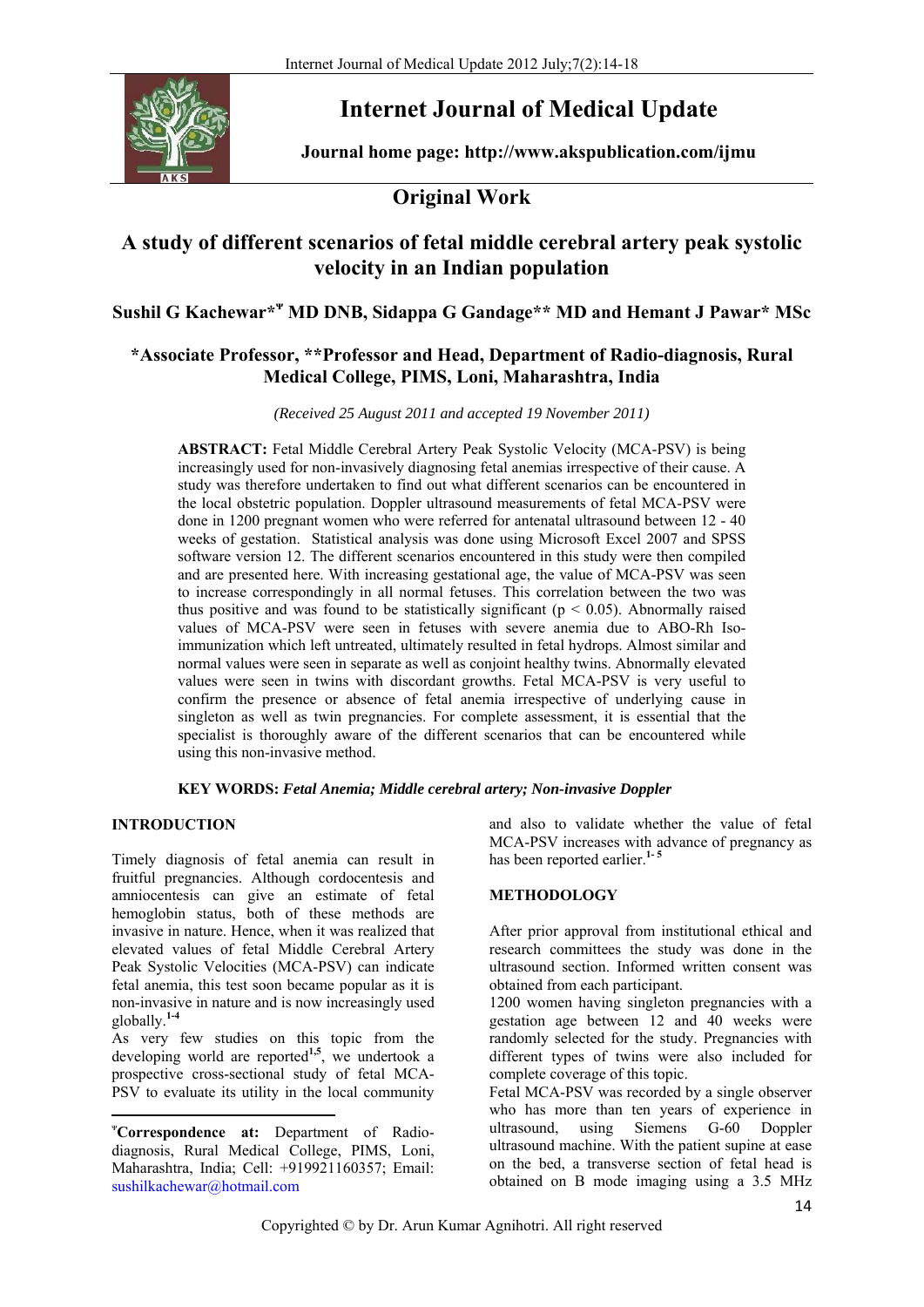curvilinear transducer. The color mode is then switched on and fetal MCA is localized near circle of Willis. After visualization of the entire length of MCA, pulse Doppler is used to sample it just after its origin from the internal carotid arteries keeping angle of insonation at nearly zero degrees. After obtaining a steady waveform the image is frozen and the peak of systolic velocity is measured. Entire process takes around 5-15 minutes.

The relation between gestational age of the fetus and MCA-PSV was analyzed. Various scenarios in which fetal MCA was successfully utilized for analyzing different conditions were then compiled and are presented here.

#### **RESULT**

**Figure 1** shows the relation between gestational age of the fetus and MCA-PSV. As shown by the upward slope of the line a positive correlation exists between the two indicating that there is an increase in the MCA-PSV as pregnancy advances. This correlation was statistically significant ( $p \leq$ 0.05).



**MCA-PSV and fetal gestational age in weeks** 

|                               |  |  |  |  |  | <b>Table 1</b> shows Mean and Standard Deviation (SD) |  |  |
|-------------------------------|--|--|--|--|--|-------------------------------------------------------|--|--|
|                               |  |  |  |  |  | values of MCA-PCV at selected gestational age         |  |  |
| (weeks) of cases under study. |  |  |  |  |  |                                                       |  |  |

| <b>Gestational</b><br>Age in weeks | <b>Sample Size</b><br>(n) for each<br>week | $Mean \pm SD$     |
|------------------------------------|--------------------------------------------|-------------------|
| 12                                 | 35                                         | $11.73 \pm 2.51$  |
| 18                                 | 35                                         | $19.91 \pm 4.09$  |
| 24                                 | 35                                         | $24.57 \pm 3.96$  |
| 30                                 | 35                                         | $28.45 \pm 6.90$  |
| 36                                 | 35                                         | $39.46 \pm 9.64$  |
| 40                                 | 35                                         | $50.31 \pm 13.36$ |

#### **DISCUSSION**

Red blood cell alloimmunization, twin-twintransfusion syndrome, parvovirus B-19 infection, and feto-maternal hemorrhage are the prevalent causes.**1-6** ABO Rh incompatibility results in severe hemolytic disease of newborn in India, Sri Lanka and Bangladesh and it often requires multiple exchange transfusions.**7-9** Anti C and anti E in two Rh D positive women have also resulted in severe hemolytic disease postnatally.**<sup>10</sup>**

Newer alternatives were being searched for noninvasively diagnosing fetal anemia as the traditional methods of amniocentesis and cordocentesis had a risk of complications like fetomaternal hemorrhage and fetal loss.<sup>11,12</sup> Premature rupture of membranes and enhanced risks of infection are also known to occur.**<sup>3</sup>**

Apart from parameters like intrahepatic umbilical venous maximum velocity, liver length, and spleen perimeter, fetal MCA-PSV was also analysed.**13,14** MCA-PSV analysis by Doppler ultrasound is highly sensitive and more specific non-invasive test than the rest.**<sup>15</sup>** It is also seen to be more useful and reliable than the umbilical arteries.**<sup>16</sup>**

Fetal MCA-PSV is inversely related to hemoglobin value and results from increased cardiac output.**3, 17** This non-invasive method is quick and has minimal inter or intra-observer variability.

Overall results of this study are in harmony with other studies in that the MCA-PSV increases with advancing gestational age.**2, 19- 21**

Normal MCA-PSV pattern is shown in **Figure 2**. It shows a steady rise with advancing gestational age. Initially undetectable diastolic flow is better appreciated in second trimester and better still in third trimester fetuses. This finding is in agreement with that published in literature.<sup>21,2</sup>



**Figure 2: Normal MCA-PSV pattern in a first trimester fetus**

Elevated MCA-PSV in allo-immunized patient is shown in **Figure 3**. The fetus was found to be severely anemic. This finding is in concurrence with the finding mentioned in literature that significantly elevated MCA-PSV (>1.5 Multiple of Median -MoM) can detect severely anemic fetuses with a haemoglobin concentration <0.65 MoM that require invasive intervention.**<sup>23</sup>**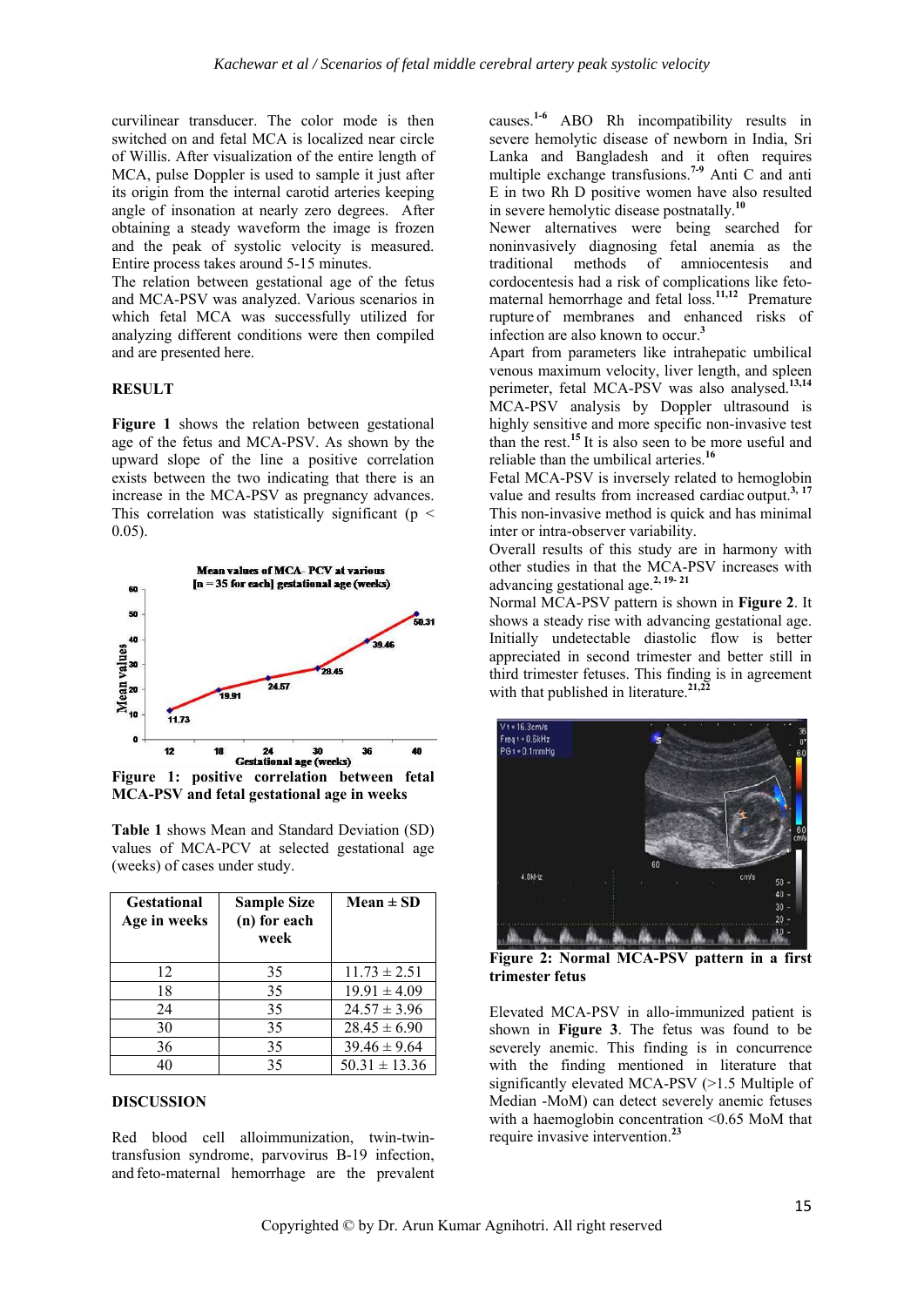

**Figure 3: Elevated MCA-PSV in alloimmunized patient** 

Twins with similar and normal MCA-PSV pattern are shown in **Figure 4**. Our finding that uncomplicated twin pregnancies have almost similar MCA PSV values as in singleton pregnancies have been observed in international studies as well.<sup>24,25</sup> A median inter-twin MCA PSV difference of approximately 5 cm**/**s has been found. No significant correlation has yet been demonstrated between the inter-twin MCA PSV difference and discordance in monochorionic (MC) or dichorionic (DC) twin gestations.**24, 25**



**Figure 4: Twins with similar and normal MCA-PSV pattern** 

Twins with dissimilar MCA-PSV pattern are shown in **Figure 5**. Elevated PSV is seen in one. Use of MCA-PSV enabled us to noninvasively compare anemic and non-anemic twins in the same intrauterine environment. In fact MCA-PSV can precisely detect the anemia in one of the twins irrespective of the underlying cause. This observation is also backed by a study mentioned in the literature.**<sup>26</sup>** Even in the absence of twin oligopolyhydramnios sequence, twin-twin transfusion syndrome is still possible and so should not be excluded. On the contrary, Doppler studies including the measurement of the middle cerebral artery peak systolic velocity should be routinely performed even in seemingly uncomplicated twins.**<sup>26</sup>**



**Figure 5: Twins with dissimilar MCA-PSV pattern. Elevated PSV is seen in one** 

Similar MCA-PSV in twins with fused thorax and abdomen are shown in **Figure 6**. This is the first report of MCA-PSV in conjoint twins. Moreover even in MC or DC twins no significant correlation has been yet demonstrated between the inter-twin MCA PSV difference and discordance in MC or DC twin gestations**. 24, 25**



**Figure 6: Similar MCA-PSV in twins with fused thorax and abdomen** 

Elevated MCA-PSV in a patient with fetal hydrops is shown in **Figure 7**. Immune as well as nonimmune fetal hydrops present with significantly elevated fetal MCA-PSV as has been described in the published literature.**4, 6, 7** 



**Figure 7: Elevated MCA-PSV in a patient with fetal hydrops**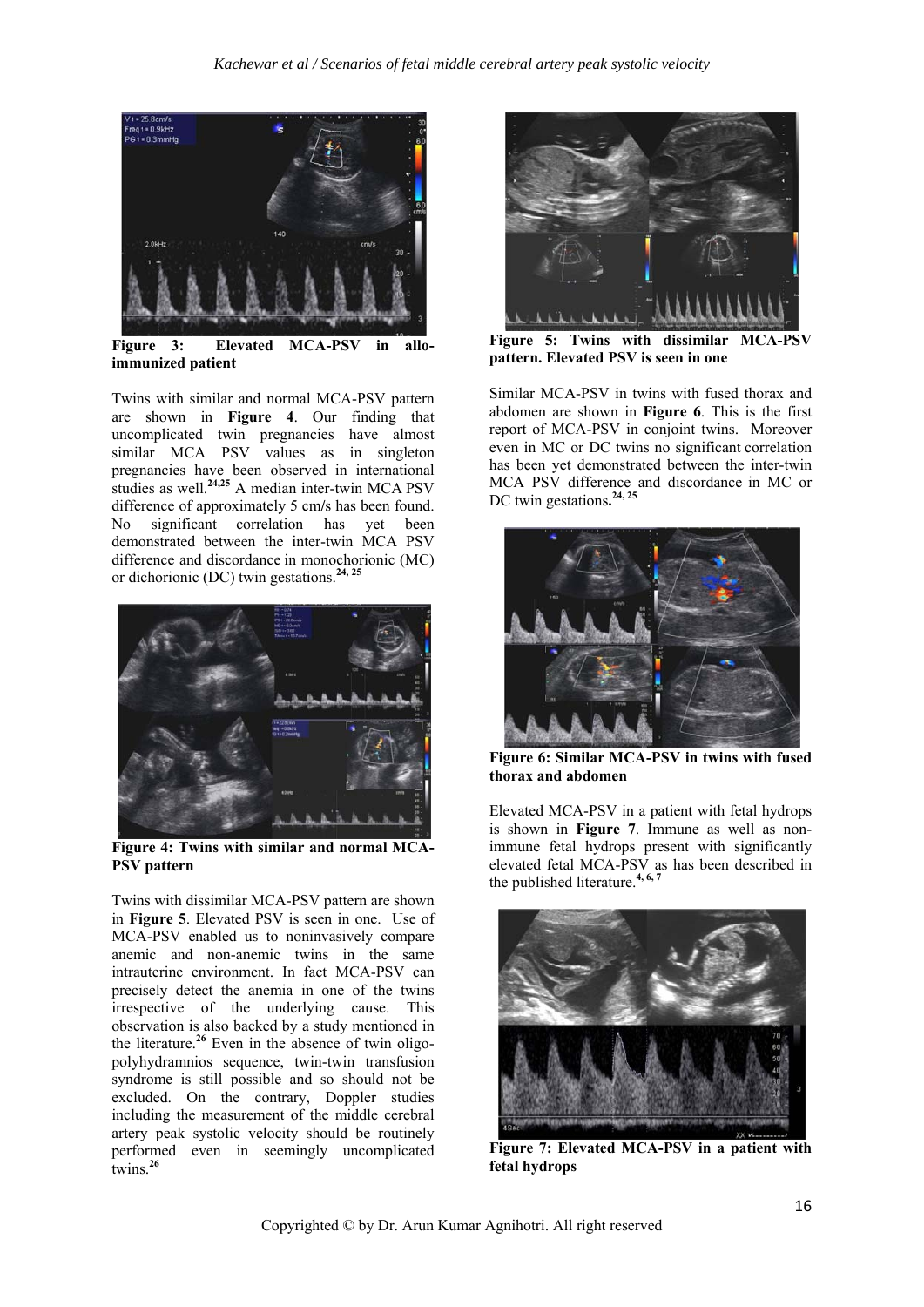The strength of this study is that it is the first regional study to demonstrate the successful application of non-invasive method of fetal MCA-PSV Doppler measurement to diagnose fetal anemia in various scenarios, although few case reports have been reported earlier.**27, 28** Backbone of the study is that it is population based and it included a representative sample from rural population. Internationally standardized protocol was followed in this research project. Measurements were made according to methods that were followed by other researchers. We feel that the intra and perinatal mortality and morbidity can be reduced by using MCA-PSV in all suspected conditions. In fact we would even recommend its use at least once in each pregnancy so that even unsuspected cases are not missed.

We believe this to be the first regional study on this topic as till date we have not come across any such study from this geographic locality. Nevertheless, bigger studies in populations residing in different geographic localities would further add to our knowledge on this frontier.

#### **CONCLUSION**

This study confirms the positive correlation between MCA-PSV values and gestational age as has been declared by international studies. Commonly encountered scenarios in which MCA-PSV has been indicative of presence or absence of fetal anemia have been elicited for the understanding of one and all with the Good Samaritan intent of educating masses to eradicate intrauterine clashes.

#### **REFERENCES**

- 1. Nardozza LM, Araujo EJ, Simioni C, et al. Nomogram of fetal middle cerebral artery peak systolic velocity in a Brazilian population. *Radiol Bras*. 2008 Nov-Dec;41(6):385-9.
- 2. Kurmanavicius J, Streicher A, Wright EM, et al. Reference values of fetal peak systolic blood flow velocity in the middle cerebral artery at 19-40 weeks of gestation. *Ultrasound Obstet Gynecol*. 2001 Jan;17(1):50-3.
- 3. Mari G, Deter RL, Carpenter RL, et al. Noninvasive diagnosis by Doppler ultrasonography of fetal anemia due to maternal red-cell alloimmunization. Collaborative Group for Doppler Assessment of the Blood Velocity in Anemic Fetuses. *N Engl J Med*. 2000 Jan;342(1): 9-14.
- 4. Hernandez-Andrade E, Scheier M, Dezerega V, et al. Fetal middle cerebral artery peak systolic velocity in the investigation of non-

immune hydrops. *Ultrasound Obstet Gynecol*. 2004 May;23(5):442-5.

- 5. Tan KB, Fook-Chong SM, Lee SL, et al. Foetal peak systolic velocity in the middle cerebral artery: an Asian reference range. *Singapore Med J*. 2009 Jan;50(6):584-6.
- 6. Nardozza LM, Camano L, Moron AF, et al. Pregnancy outcome for Rh-alloimmunized women. *Int J Gynaecol Obstet*. 2005 Aug;90(2):103-6.
- 7. Marwaha N, Dhawan HK, Thakral B, et al. Severe ABO hemolytic disease of the newborn with a positive direct antiglobulin test. *Indian J Pathol Microbiol*. 2009 Apr-Jun;52(2):292.
- 8. Haque KM, Rahman M. An unusual case of ABO-haemolytic disease of the newborn. *Bangladesh Med Res Counc Bull*. 2000 Aug;26(2):61-4.
- 9. Lucas GN. Neonatal jaundice due to ABO incompatibility in Sri Lankan. *Indian J Pediatr*. 1996 May-Jun;63(3):381-4.
- 10. Thakral B, Agrawal SK, Dhawan HK, et al. First report from India of haemolytic disease of the newborn by anti-C and anti-E in Rh (D) positive mothers. *Haematology*. 2007 Oct;12(5):377-80.
- 11. Bowman JM, Pollock JM. Transplacental fetal hemorrhage after amniocentesis. *Obstet Gynecol*. 1985 Dec;66(6):749-54.
- 12. MacGregor SN, Silver RK, Sholl JS. Enhanced sensitization after cordocentesis in a rhesusisoimmunized pregnancy. *Am J Obstet Gynecol*. 1991 Aug;165(2):382-3.
- 13. Dukler D, Oepkes D, Seaward G, et al. Noninvasive tests to predict fetal anemia: a study comparing Doppler and ultrasound parameters. *Am J Obstet Gynecol*. 2003 May; 188(5):1310-4.
- 14. Hobbins JC. Use of ultrasound in complicated pregnancies. *Clin Perinatol*. 1980 Sep;7(2):397-411.
- 15. Oepkes D, Meerman RH, Vandenbussche FP, et al. Ultrasonographic fetal spleen measurements in red blood cell-alloimmunized pregnancies. *Am J Obstet Gynecol*. 1993 Jul;169(1):121-8.
- 16. Arduini D, Rizzo G. Prediction of fetal outcome in small for gestational age fetuses: comparison of Doppler measurements obtained from different fetal vessels. *J Perinat Med*. 1992;20(1):29 -38.